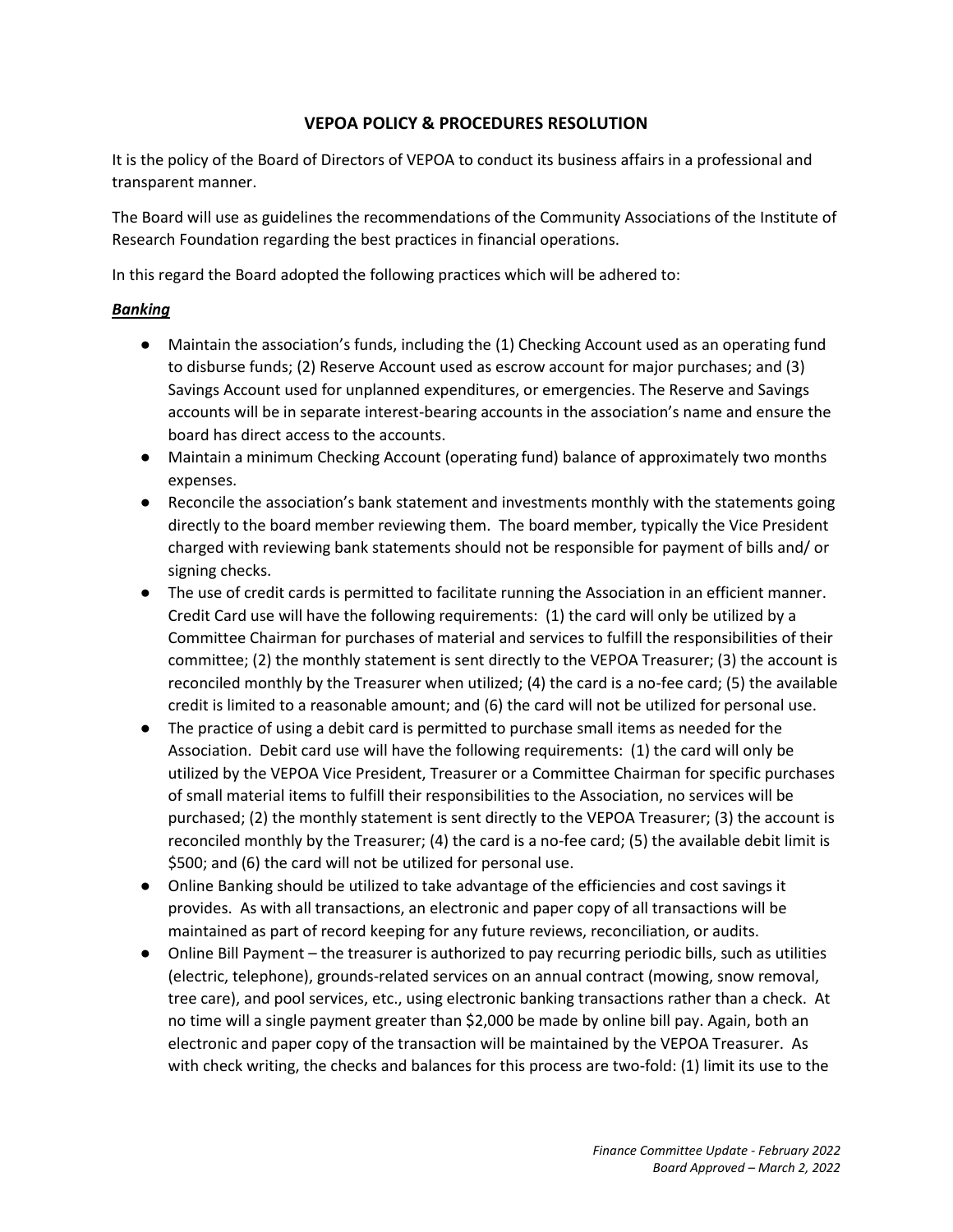areas previously described; and (2) with the monthly reconciliation that is done independently by the Treasurer and VEPOA Vice President.

- When a check is necessary for payment, a single signature by the VEPOA Treasurer, VP, or President is permitted for (1) all periodic (i.e. monthly or annual) payments (i.e. utilities) less than \$2,000, (2) for any Board-approved contracted services, and (3) for any non-periodic (i.e. one time) invoice/ bill less than \$200. At no time is the signature on a check allowed to be the same as the recipient of the check in the case of reimbursement. Two signatures will be required for any periodic payment greater than \$2,000 or for any non-periodic payment greater than \$200 when not previously approved by the Board. The checks and balances for this process are two-fold: (1) limit its use to the areas and limits previously described; and (2) with the monthly reconciliation that is done independently by the Treasurer and VEPOA Vice President.
- The practice of using store credit (i.e. Capps Home Improvement and Moneta Farms Supply) is permitted to facilitate running the Association in an efficient manner. Store credit will have the following requirements: (1) the use will only be authorized by the Grounds, Pool or Roads Committee Chairman for specific purchases of material to fulfill responsibilities of the committee, no services will be purchased; (2) the monthly statement is sent directly to the VEPOA Treasurer; (3) the account is reconciled monthly by the Treasurer with the appropriate Committee Chairman; (4) the credit is limited to a reasonable amount; and (5) the credit will not be utilized for personal use.
- Board approval is required to transfer funds between the Checking, Reserve, and Savings accounts.
- Reserve and Savings accounts will be sound and conservative and approved by the Board of Directors.

## *Planning*

- Prepare a Board of Directors approved budget for the upcoming fiscal year.
- Prepare a Board of Directors approved anticipated budget covering the next 3 to 5 years.

## *Disclosure*

- Provide VEPOA members with reasonably detailed summaries of budget and reserve information on an annual basis, with further information readily available upon request. This summary should be emailed to members annually.
- Provide VEPOA members with a listing of all members of the Board of Directors, Officers, Committee Chairpersons and committee members.
- Publish findings of any audits conducted.

## *Policies & Practices*

- Keep minutes of all Board meetings conducted paying close attention to all fiscal matters.
- Require verbal or written approval of committee chairperson prior to payment of vendor.
- Require Executive board Approval for expenditure of funds not budgeted over a certain amount.